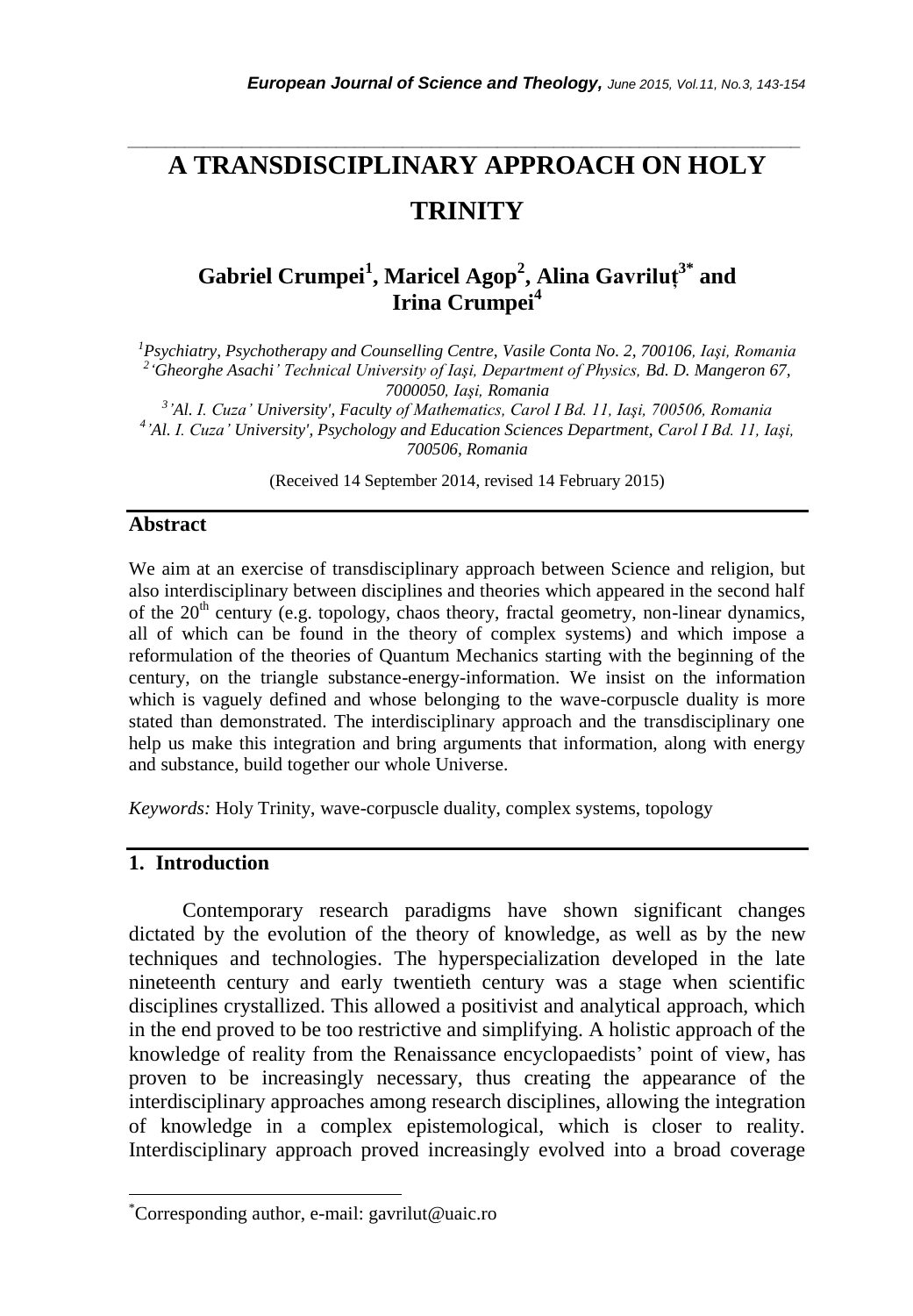uniting different disciplines, but that need to be seen together, in order to integrate knowledge of reality.

Basarab Nicolescu [1, 2] defines transdisciplinarity through three methodological postulates: the existence of levels of Reality, the logic of the included middle, and complexity. In the presence of several levels of Reality, the space between disciplines and beyond disciplines is full of information. Disciplinary research concerns, at most, one and the same level of Reality; moreover, in most cases, it only concerns fragments of one level of Reality. On the contrary, transdisciplinarity concerns the dynamics engendered by the action of several levels of Reality at once. The discovery of these dynamics necessarily passes through disciplinary knowledge. As the prefix "trans" indicates, transdisciplinarity concerns that which is at once between the disciplines, across the different disciplines, and beyond each individual discipline. Its goal is the understanding of the present world, of which one of the imperatives is the overarching unity of knowledge.

## **2. The change of knowledge paradigms in the last century**

In recent decades, research has evolved from the study focused on disciplines, to the interdisciplinary one. Thus, the notion of interdisciplinarity emerged in much broader sense, linking different disciplines of knowledge domains.

An approach to Science from the perspective of Theology was a solution less used, even if a series of authors, with both scientific and theological training attempted to bring both the two fields on a common uncontradictory line; this attempt takes also a institutionalized form, as the Vatican has theologians who are specialized in exact sciences.

The apparent contradiction and competition between Theology and Science is due to the two currents of opinion, on the one side deism, which considers that everything is explained through an omnipresent and omnipowerful Creator, God the Creator, who, by divine mercy maintains and upholds the nature, and the other opinion, the atheist one, which appeared in the  $19<sup>th</sup>$ century and is determined by the mechanicist way of thinking, specific to the then scientific theories, marked by the conceptions of Newton and Kepler, in which the Universe was a great mechanism autonomous to itself in functioning. The same causality principles, determinism and linearity were to be searched and discovered in all empirical fields, man itself being a complicated mechanism, but a wonderful one (machine man).

At the beginning of the  $20<sup>th</sup>$  century, this atheist current gradually managed, through Physics discoveries, to suffer great fractures. The clear and deterministic world of Newtonian physics was replaced by unpredictability, nonlinear dynamics, a-causality and a series of non-intuitive concepts, not only for the common person, but also for scientists. The theories of the second part of the 20<sup>th</sup> century, chaos theory, fractal theory, that of non-linear dynamics, which constituted the science of complexity, all come with a model upon reality, at all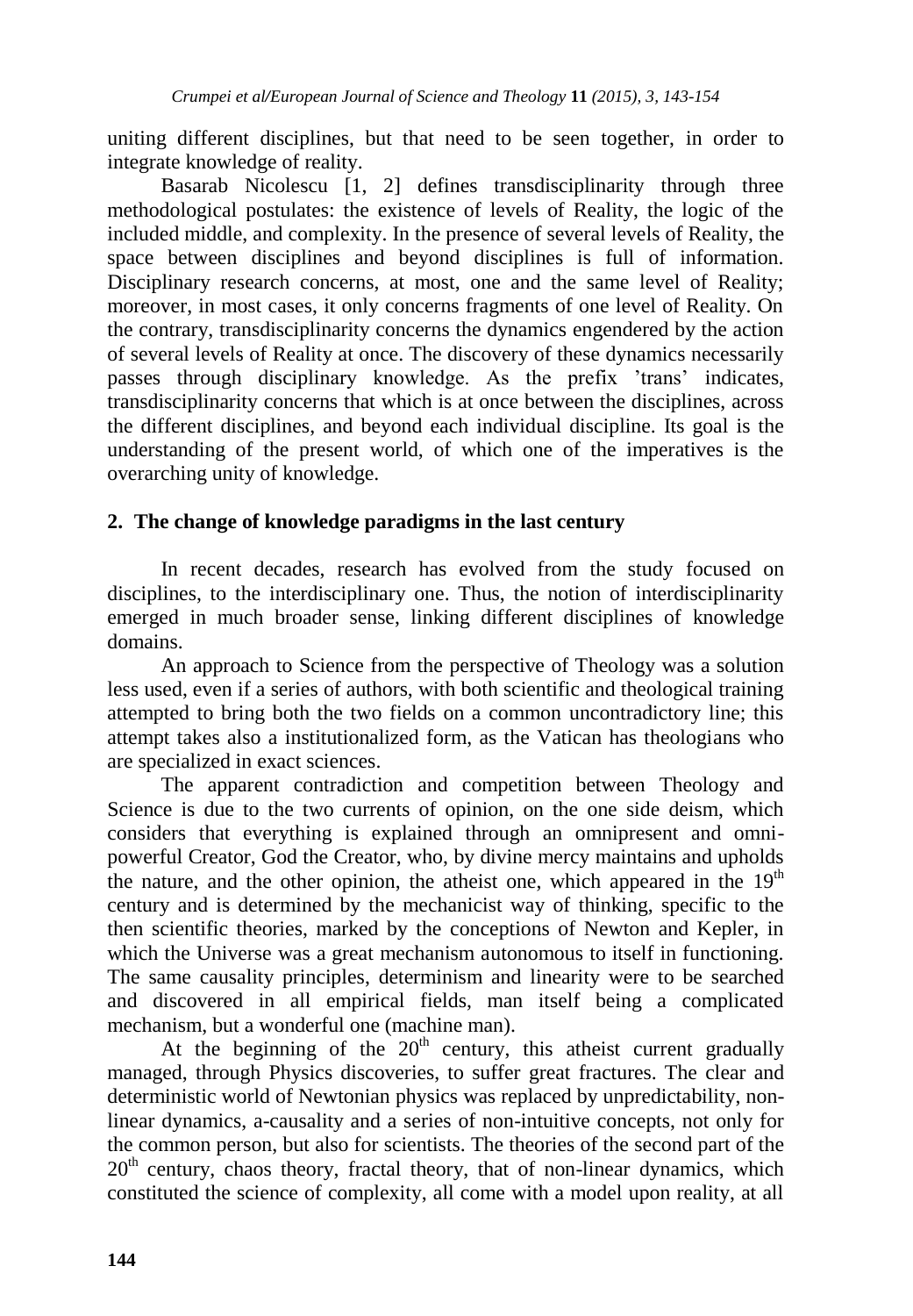its scales, completely different from the one from the classical period of Science, a model through which unpredictability, a-causality, a-spatial and a-temporal realities are found in a non-linear dynamics, with the structured, causal part, with the type of information that we customarily got used to see described by Newtonian theories and which represent the so-called objective, conventional and current reality. Without being too obvious, in less than a century, the certainties Science had been accustomed to offer to people came to be so relative that the empirical phenomena studied always needed interpretations from different gnoseological perspectives. These raised ontological problems, with questions of epistemological nature, so that the understanding of the phenomena should need more and more interpretations of a metaphysical nature which had been present in the ancient Greek philosophy or in the German classical philosophy, but also in oriental philosophical-religious views, as well as Taoist, Buddhist, etc. Not accidentally, specialists from Quantum physics (the first being Fritjof Capra, with his Tao-Physics [3]) directed their search towards the approach of these conceptions for understanding the phenomena from Quantum Physics. Phenomena such as complementarity, non-localization, Heisenberg uncertainty relations [4] from Quantum Physics, which are to be found under equivalent forms in the unpredictability and non-linear dynamics of the complex systems have forced the way to interpretations which should provide them with coherence. In spite of conceptual difficulties and of their character which is nonintuitive for the human intellect, they can acquire coherence from a metaphysical interpretation and, why not, theological.

## **3. Theological description of the Holy Trinity**

The dogma of the Holy Trinity is the basic principle of the Christian religion, as it underlies all the professions of faith of the Church and it also conditions the whole Christian moral, personal and social order. The content of this dogma is the statement of the basis of knowledge, which is that God is one as being and threefold as person: the Father, the Son and the Holy Spirit. The three persons or hypostases own all the whole being and all the godly attributes, without splitting or separating the being and also without mingling or immersing the godly persons one into another. The dogma of the Holy Trinity is the truth most full of mystery from the Christian learning, about which the theologians consider they represent a mystery, that cannot be penetrated by the human mind through reasoning, as it is accessible only through divine revelation and it can be acquired only by faith.

The dogma sustains that the persons of the Holy Trinity, the Father, the Son and the Holy Spirit are different from each other, each of them having their own personal characteristics, through which they are different as individual persons, they distinguish themselves, as they cannot be confused one with the other, although every godly person has the full divine being, which cannot be separated, split, as it is always one and the same. To put it different, the persons lead to a distinction between them, internal personal distinction, owned by each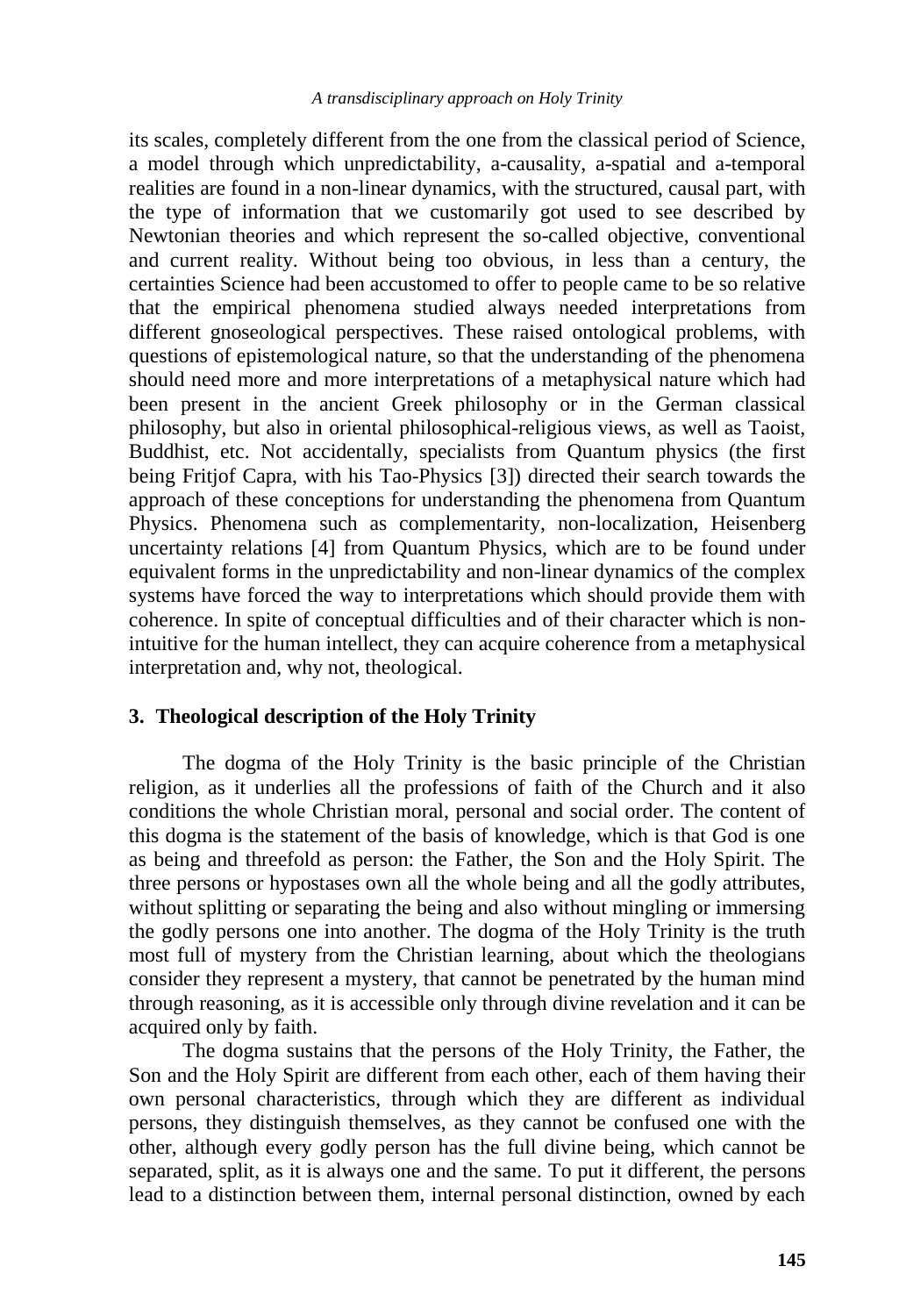and every of the persons. Thus, God the Father is non-born and who does not come from another, the Son is born, the Holy Spirit comes from the Father, so that through these characteristics we can immerse ourselves deeper into the Holy Trinity Mystery. It is important to bear in mind that to the Christian mind, the three godly persons are not only three manifestations or concretizations of the only divine being, but personal and eternal existential beings of it. Apart from these personal internal characteristics called properties, the persons of the Holy Trinity can be distinguished through the fact that an external godly activity is attributed to them, an activity which is called predicate. Thus, the Father is the Creator, the Son, the Redeemer, the Holy Spirit, the bringer of solace, the perfectioner. "The Father is the creator of the world: From Him come all" (Romans 11.36) and the author of the redemption plan, "earlier than the establishment of the World" (Ephesians 1.4), "That through Christ, all should come to terms with themselves" (Colossians 1.20), coming to terms with oneself being the redemption achieved by the Son. The Son is the one through whom all things were achieved (John 1.3), including the redemption "both righteousness and jolliness and redemption" (I Corinthians 1.30) [5].

The Holy Spirit is the perfectioner of the works of the Father and of the Son, the one who gives life onto holiness, the one who prepares redemption and speaks through prophets.

The work of every godly person must not be thought of as taking place separately from the other persons, but as together-work, as they are all works of the same will of God. These attributes of the Holy Trinity assume the presence of some paradoxes and antinomies. In Theology, antinomy does not represent the contradiction between two ideas. They are complementary, every hypothesis is justified in its own way, not excluding the other one, because even if they are apparently contradictory, they do not exclude one another. The main antinomies are the ones linked to the ratio of the being and the person.

In every divine person, the Father, the Son and the Holy Spirit is to be found the whole being of God, without splitting the being into persons. The three persons are eternal, without beginning and without end, even if the Father gives birth to the Son and generates the Holy Spirit, without being there a temporal succession of the phenomena.

This reference to time represents eternity, which has no beginning, no end, but a continuous present, from where it results that the Son is always reborn and the Holy Spirit is forever regenerated.

No matter how paradoxical they may seem, these presentations which make the Christian dogmas are not considered to be contradictory, even if a human being considers it to be so. As a follow-up, they are neither rational, nor irrational, but over-rational or over-logical.

Another dogma which is considered a mystery is the embodiment of the Son (kenosis). The paradox of the mystery of kenosis of the Son of God who was embodied, is that, through kenosis, the Son of God becomes also a hypostasis of the human existence, as a finite, limited and created entity, but also the potentiality of the human being to become just like Him, God through grace.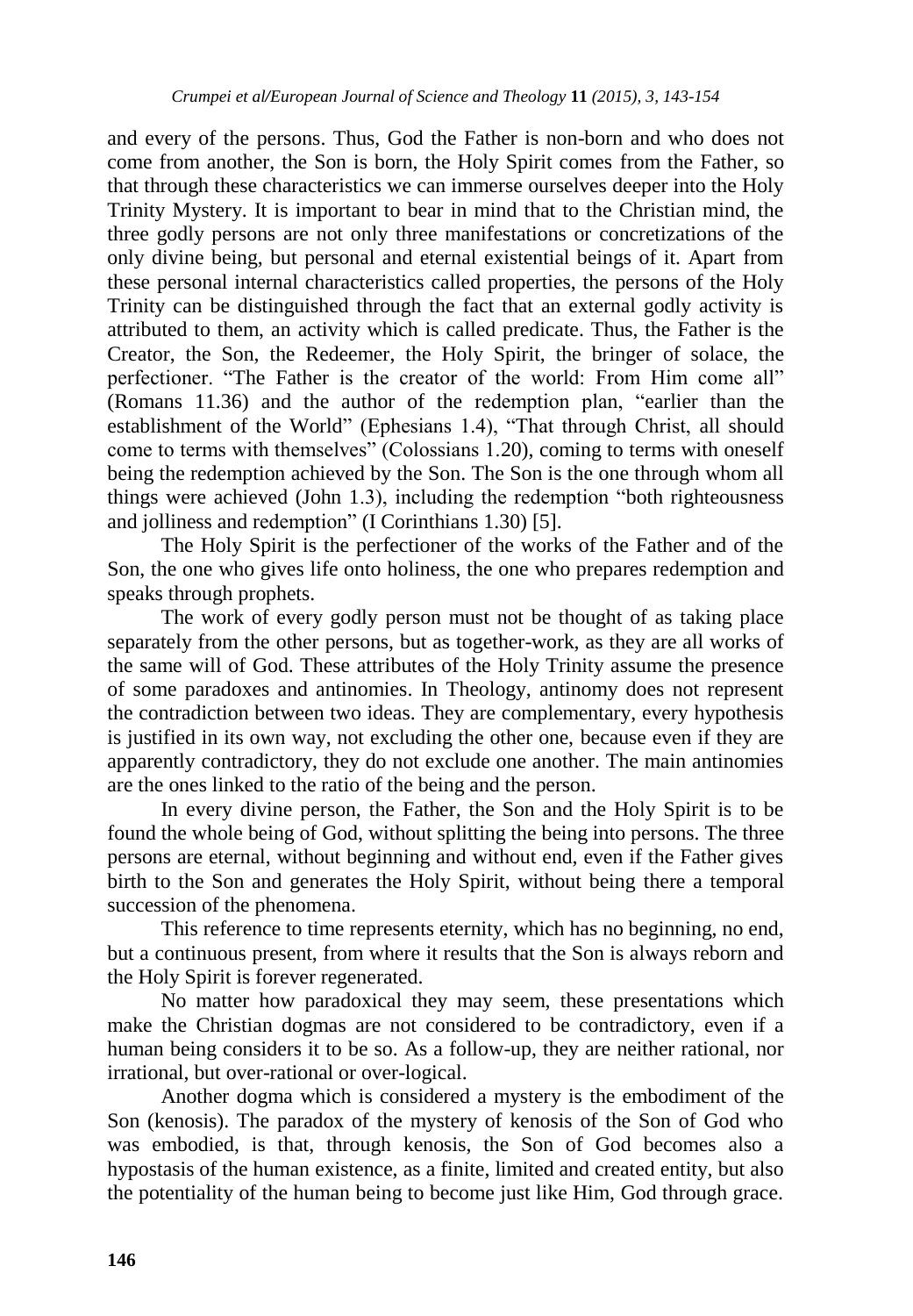Kenosis does not mean that the Son of God renounces his qualities of God, but only his diminishment from the godly grace, so as to be able to take our humble embodiment, to identify himself with us. Through kenosis, every person has one"s own natural, unchanged properties, every hypostasis communicates its qualities to the other, by working all the human items in a godly manner and the godly items in a human manner.

## **4. The theological approach of the corpuscle-wave-information trinity**

From a transdisciplinary perspective, Theology must be invited, along with the other approaches, to the knowledge adventure, in a holistic form which should be as complete as possible. Still, scientists manifest reticence in appealing to this type of collaboration. There is, however, a trend which feels the need of a religious approach even within the scientific knowledge, which is catalogued under the expression "intelligent design". Some theologians, however, with further specializations in the field of Science are willing to work together in such a transdisciplinary approach. The mystery which still persists on over some concepts which were discovered a century ago is connected to the wave-corpuscle duality in explaining the nature of light. Another mystery is to be found behind the famous formula of Einstein"s theory which links energy to substance  $E = mc^2$ . From the viewpoint of Quantum Physics theory, the collapsing of the wave formula, the emergence of the corpuscle, of the elementary particles and thus of atoms and molecules is not yet fully understood. Even if the experimental highlight of Higgs' boson in the summer of 2013 comes to confirm certain hypotheses from certain theories (e.g. string theory, the theory of the energy of the vacuum, etc.), there still remain many mysteries in understanding such phenomena.

Surprisingly for some, the same central problems exist also in the Christian dogma, which doesn"t name them mysteries, but sacred mysteries. The Holy Trinity, a central concept of Christianity, is associated to what Christianity names a great sacred mystery, i.e. something which cannot be understood through contingent, immediate knowledge, but only through mystical knowledge. This trinity is presented in Christianity as being an expression of God the one, but expressed through three forms of expression. The sacred mystery consists exactly in the coexistence of three expressions within the same entity. Presently (the last century) Science has put forward for discussion another triad which underlies reality and everything else that exists, the wavecorpuscle duality, to which, in the last centuries, information is added. These are not just labels, just simple words. While the wave presupposes an expansion into the Universe into an a-spatial, a-temporal context, therefore the infinite, the corpuscle presupposes the existence of concentrated energy, a space and time, a spatio-temporal reality, matter, thus with gravitational effects or other attraction forces which create the atom, the molecule, the macromolecules, the cells, etc. The information mediates the wave-corpuscle unity; in order to collapse the wave function, there must be a correspondence between the wave and the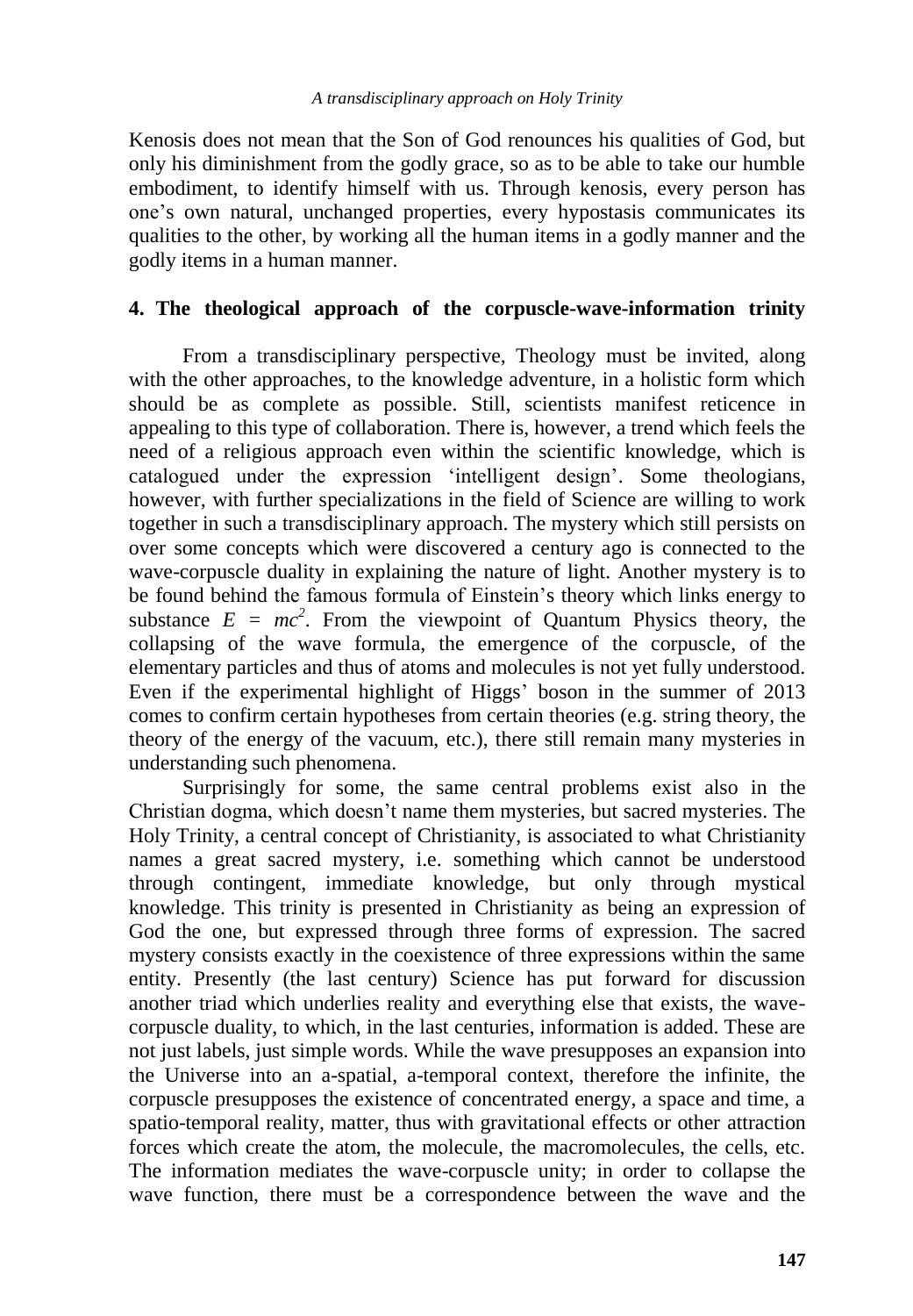corpuscle. There is no wave with attached corpuscle without informational component found in modulated frequencies (which comes from the spin). This energy-substance-information unity can be well-framed into what theologians describe as hypostases of God, God the Father, God the Son and the Holy Spirit. As a support for this overlapping is the theological opinion on kenosis, on the twofold nature of Jesus, Man and God. Christ is the Son of God, but at the same time a man, Jesus of Nazareth, thus the embodiment of the Word, a symbiosis between the finite and infinite which is difficult to accept by the philosophers of the time. This was considered to be another sacred mystery, that of the divine and the human nature of Jesus. It was a re-becoming of Jesus with the aim of making himself known to man from an axiological value perspective, to undertake the original sin of man in order to render him the chance of redemption. Death through the sacrifice of Jesus and the Resurrection represent the mystical context of the establishment of Christianity, with its role along the centuries in building the western civilisation. All these mystical facts, knowledge facts are described by physicists with a faulty phrase: the collapse of the wave formula.

We are lead to approaching the wave-corpuscle duality from a totally new perspective: the determinist movement, meaning the one associated to a permanent movement and which coincides with one of the streamlines must simultaneously overlap a non-deterministic movement, meaning the one associated to a spontaneous movement and which coincides with the continuous zigzag trajectory. Such a desideratum involves a movement on continuous and non-differentiable curves and in particular on fractal curves. Thus we are lead to fractal space-time.

## **5. The place of information in the wave-corpuscle duality**

In Scale Relativity Theory, the dynamics of any physical system is described through dimensions which can be expressed through fractal functions, functions which are dependent both on coordinates and on time, but also on resolution scales. Moreover, any quantity can be written as sum between a differentiable part, i.e., dependent both on coordinates and time, but also on the resolution scales. In such a context, the differentiable part is proved to be compatible only with the predictable states of the physical system, while the fractal part is proved to be compatible only with the unpredictable states of the same physical system.

The analysis of wave-corpuscle duality in Broglie"s theory involves the simultaneous existence of two types of movements: a deterministic movement, which is predictable and associated to a continuous movement of hydrodynamic type along a continuous line, which is specific to the corpuscle character, and a zigzag movement, random and unpredictable, which is specific to the wave character. Broglie's model introduces the two types of movements only as hypotheses, but the real problem, how much it is wave, how much corpuscle, as well as the wave-corpuscle structural compatibility (the structure of the wave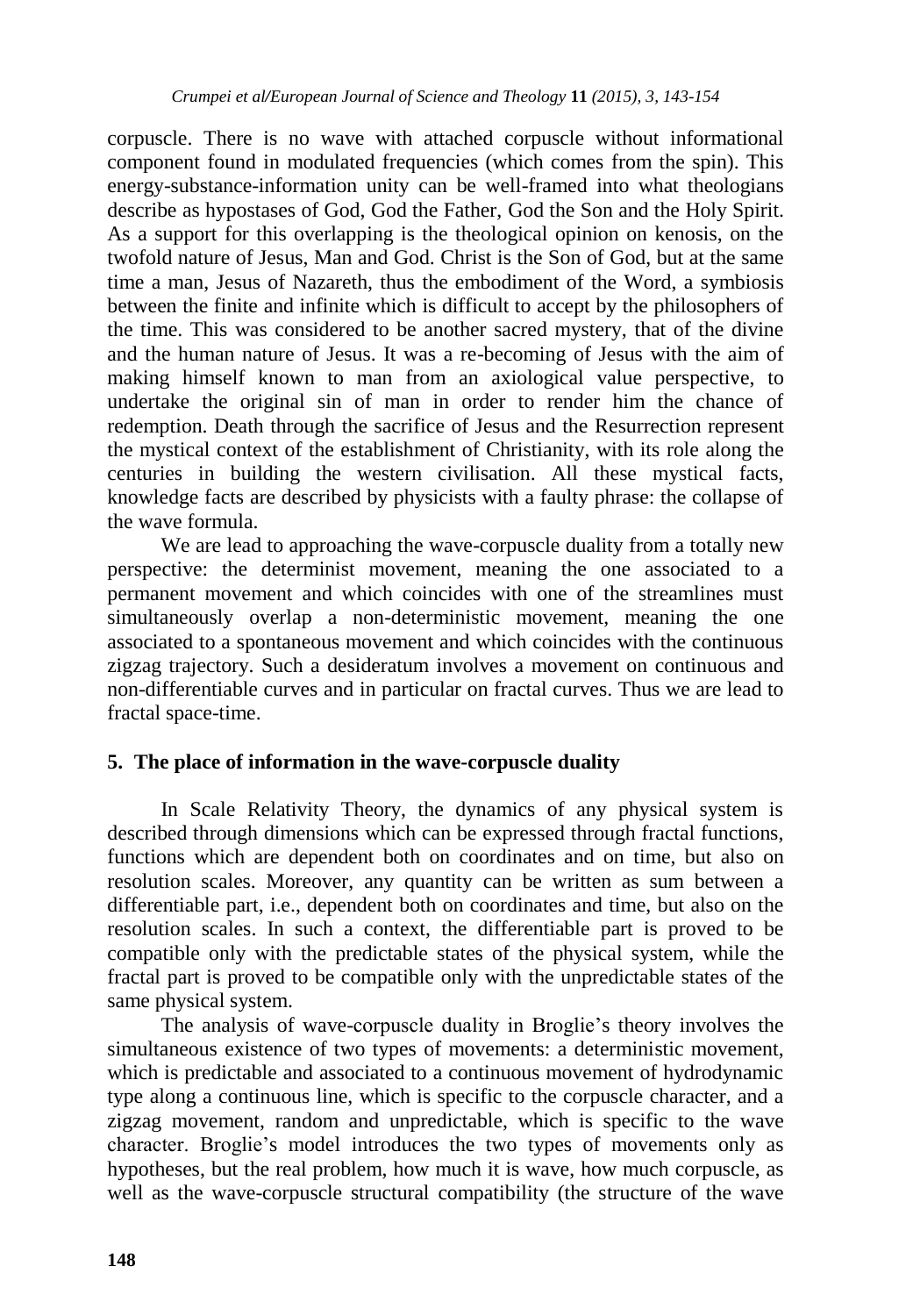should be compatible with the corpuscle structure) has not been solved yet. A new approach modality of the problematic involved in the wave-corpuscle duality resides, in our view, in supposing that the movement of a particle takes place along continuous and non-differentiable curves. This means passing from a classical approach of movement in an Euclidean space to a non-conventional, non-standard approach, with the assumption that movement takes place within a fractal space-time. Thus, Broglie"s difficult problem can also be solved, meaning that this could not justify the uniform movement of the particle within the wave field (incompatibility with the straight-line, uniform movement of the wavecorpuscle duality).

The postulate through which motions are introduced on continuous and non-differentiable curves solves this problem of the straight and uniform movement, meaning that on the new fractal manifold the movement is free (on geodesics). By accepting such a postulate, on the basis of the model of Scale Relativity Theory, it results that the geodesics of a fractal space-time support a double representation, a stochastic, unpredictable one, described by Schrödinger type equations and specific to the wave character, and at the same time a deterministic, predictable representation, through the fractal hydrodynamic model, which is specific to the corpuscular character. In Schrödinger"s representation, only the module of the square wave function has physical significance, while in the second case we talk about average movements of some fluid particles which are submitted to a datum force, a force which is induced by the unpredictable part (non-differentiability of the motions curves).

Non-predictability, described through the non-differentiability of motion curves can be related to a Shannon-type fractal informational entropy, which, based on a maximization principle, leads to an egalitarian uncertainty principle. Within this uncertainty principle, the interaction constants are specified on the basis of an Onicescu-type informational energy [6]. Now, we mention the fact that only the constant value of the Onicescu informational energy settles the interaction constants within the uncertainty relations. Through the maximization principle, the integrally invariant functions are simultaneously probability density and movements on constant energy curves. Practically speaking, through the principle of informational maximization, the unpredictable, wave character given by the probability density is linked to the corpuscle character given by the energy. Within this frame one can define two 1-forms that we will further specify.

The unpredictable part must be directly correlated to non-differentiability and is manifested through the existence of a potential, also called fractal potential. The principle of maximization of the informational energy gives a concrete form to the force field. As a result, the informational energy not only stores and transmits the information through interaction, but also connects it directly to the deterministic part through interaction. So, practically speaking, the owner of all "mysteries" is the fractal potential, which imposes the intelligent, fractal environment and the informational energy which gives strength.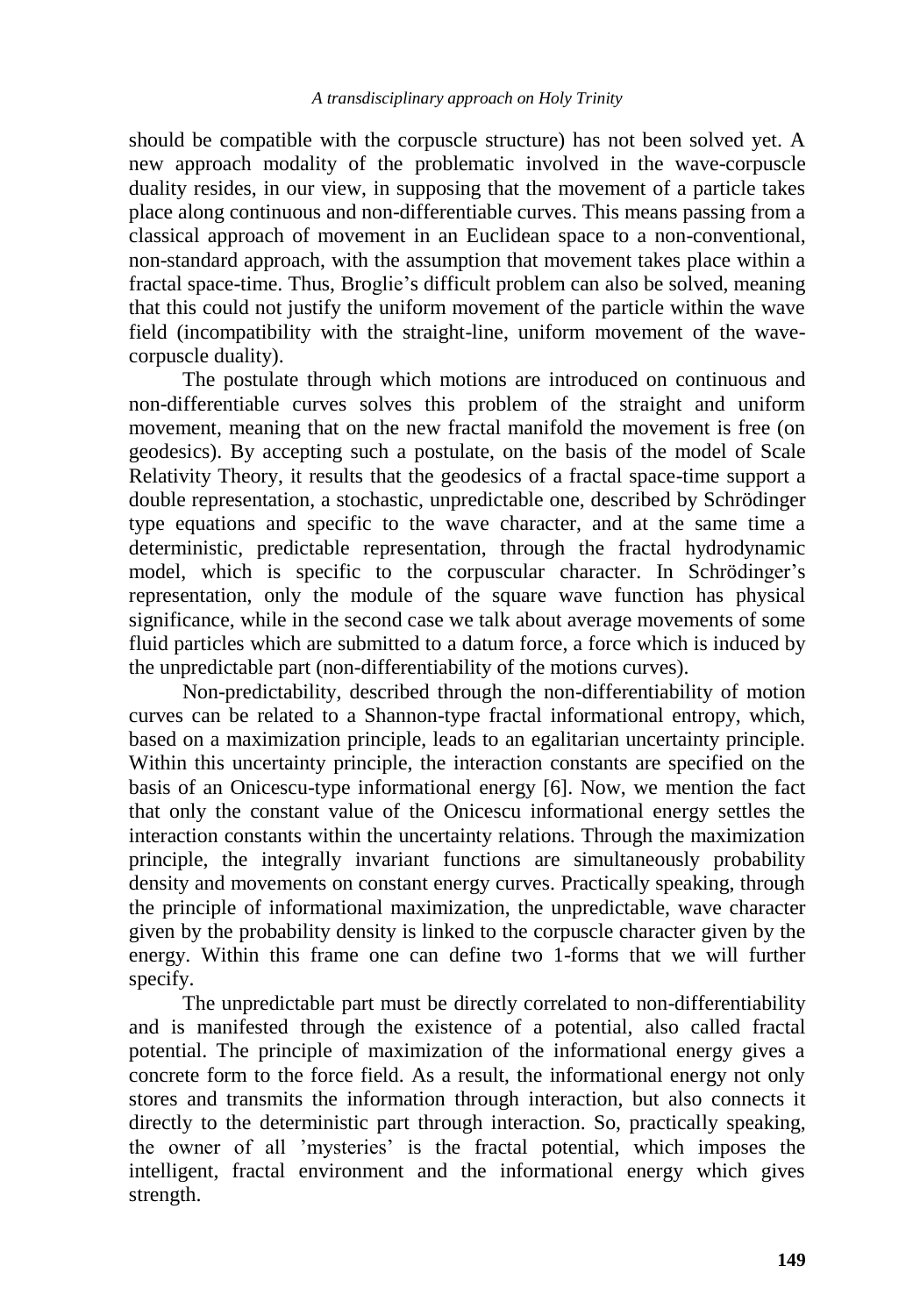As above-specified, on the basis of the non-predictable component one can define a fractal entropy in Shannon"s sense and, starting from here, a fractal informational energy in the sense of Onicescu. By using the maximization principle of fractal entropy in Shannon"s sense, one can demonstrate that, if fractal informational energy in Onicescu" sense is constant, then the ratio between the corpuscle energy and the frequency of the associated wave is a constant at any resolution scale.

## **6. Information - definitions and conceptualization**

In an etymological sense, the information is what gives shape to the spirit. It comes from the Latin verb informare, which means "to give shape" or "to form an idea on something'.

The perception on the information is as heterogeneous as possible, the concept of information being a subject for reflection and analysis in: information theory, communication theory, knowledge theory, Logics, Semantics, Philosophy, Theology, etc. [7, 8].

The word "data" comes from the Latin word datum, which is grammatically the past participle of the Latin verb dare, "to give". Even from the Antiquity the sentences or facts normally considered as obviously true were called "data". The initial raw data is, in the widest of meanings, numbers, signals, letters, images and other forms of data produced by devices which convert the physical quantities into symbols.

The definition of knowledge is a subject still currently under debate by the philosophers of the field of Epistemology. The classical definition, described but not completely approved by Plato, sustains that an assertion must fulfil three criteria in order to be considered knowledge: it must be justified, true and credible. Continuing in view of this idea, knowledge was reconstructed as a separate concept, which highlights the relevant traits, but which is not illustrated adequately by any definition.

Mainly, data forms information and information constitutes knowledge. Actually, the phenomena are not reduced only to an inclusion of a field into another. The information needs data and operation and memory systems, whereas knowledge supposes an accumulation of information, but also of superior psychological systems, such as generalization, abstractization, synthesis, correlation and significance. This diversity under which information is presented determines both the defining difficulty and a unitary understanding of its significance at different levels of reality.

With Quantum Mechanics, the necessity to define information emerged, but also in the case of the new Physics paradigms related to chaos theory, fractals and non-linear dynamics theory. The science of complexity, which attempts at modelling the structure of matter at different scales or reality levels, needs a new approach of information as a defining notion along with energy and substance. This is the reason why defining information becomes even more complicated from the perspective of the new paradigms. Traditionally speaking,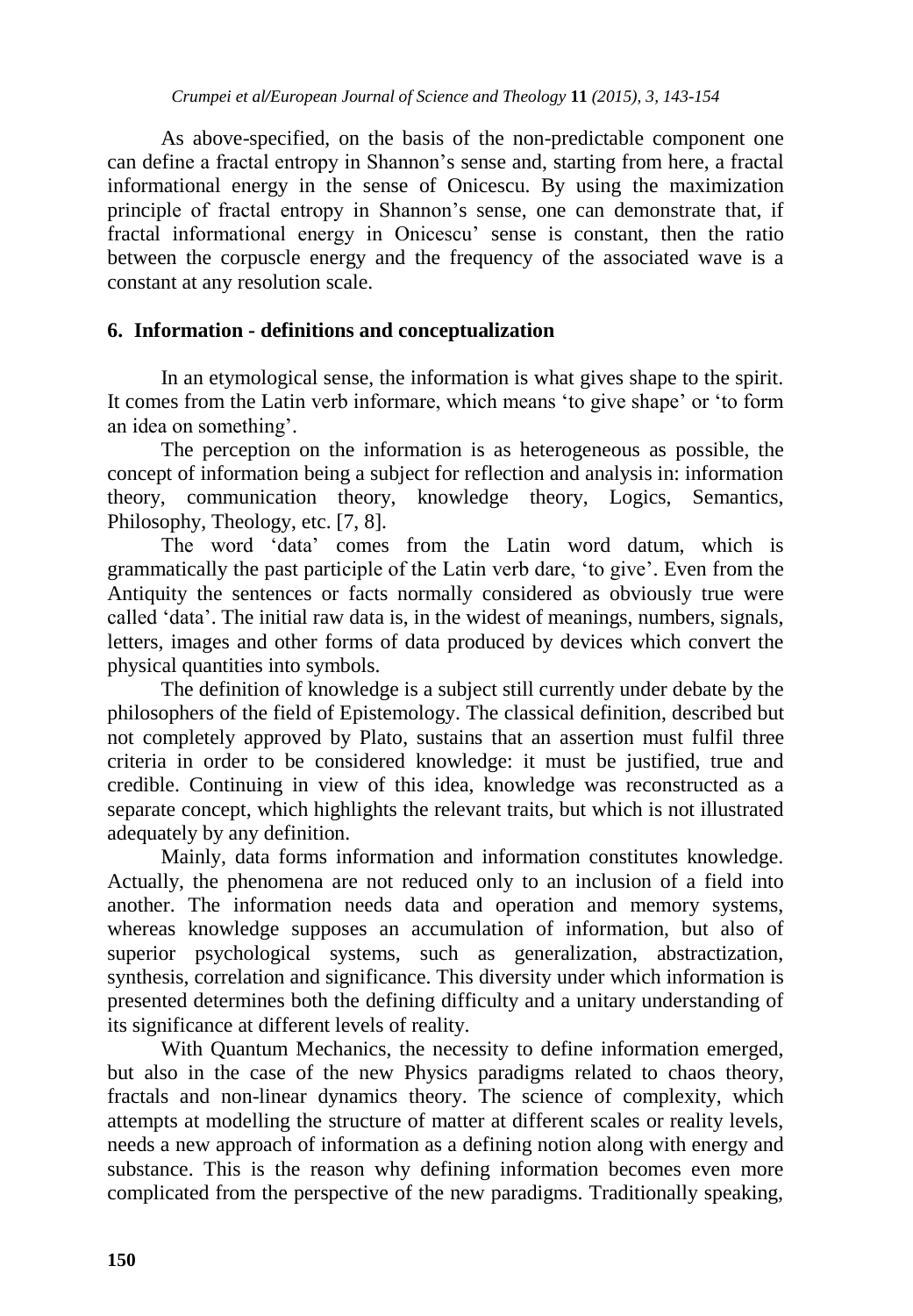there are two meanings of the information notion: one with the Aristotelic acceptation, which designates the formation and structuring of a specific form, of an organization within an initially non-homogenous matter, the other signifying the transmission of a message. Information can also be seen as a proper fact, as a relation fact, as a fact of action transmission. That is why we are talking about an objective information transmission which is related to the structure of the Universe, be it macroscopic or microscopic, but also of a subjective meaning, which involves human communication, not only between human beings, but also among them and the various information technology devices and technologies.

The theory of information is connected to Shannon and Weaver, who, in the 1950s and 1960s defined information as an entity which is neither true nor false, neither significant nor insignificant, neither credible nor doubtful, neither accepted nor rejected. As a result, it is not worth to study anything else than a quantitative component of information, but not also the semantic part, which allows for the association of information with entropy by the second thermodynamic principle, the information or the quantity of information being equal and opposite with the entropy.

Weaver connected Shannon"s mathematical theory with the second thermodynamic principle and asserted that entropy is the one which determines the information generation ratio. The formula of information is identical to the one of entropy, elaborated by Boltzmann.

Thus, information is, by the above relation, entropy. It should also be noted that Octav Onicescu also formulated the hypothesis regarding the fact that the degree of organization of a system can be "measured" with the help of informational energy.

This quantitative approach of information is applied in the field of telecommunication and information technology. Under this approach it is important to establish the quantity of information and its true or false character in transmitting information, to which probability notions can be connected in order to find, with the receptors, the source-transmitted information. Even within this technological approach, two aspects of information are highlighted: information as a product, which reflects a static overview, and the approach as a process, which highlights the genesis and the scope of information. In fact, the two aspects represent the information as potentiality and the information expressed and involved in the dynamics of the becoming and structuring of matter.

Upon attempting to structure the multiple informational approaches, Lucas Introna from the London School of Economics [9] distinguishes two archetypes: the informational and the communicational one. The first was patented with the explosive development of informational technology and is connected to the making (development) of "productive" informational systems. The second has its origins in the communicational frame of Shannon and Weaver [8], being less important in the field of informational system field, but it is more widely accepted in the theories of communication. Similarly, Stonier [7]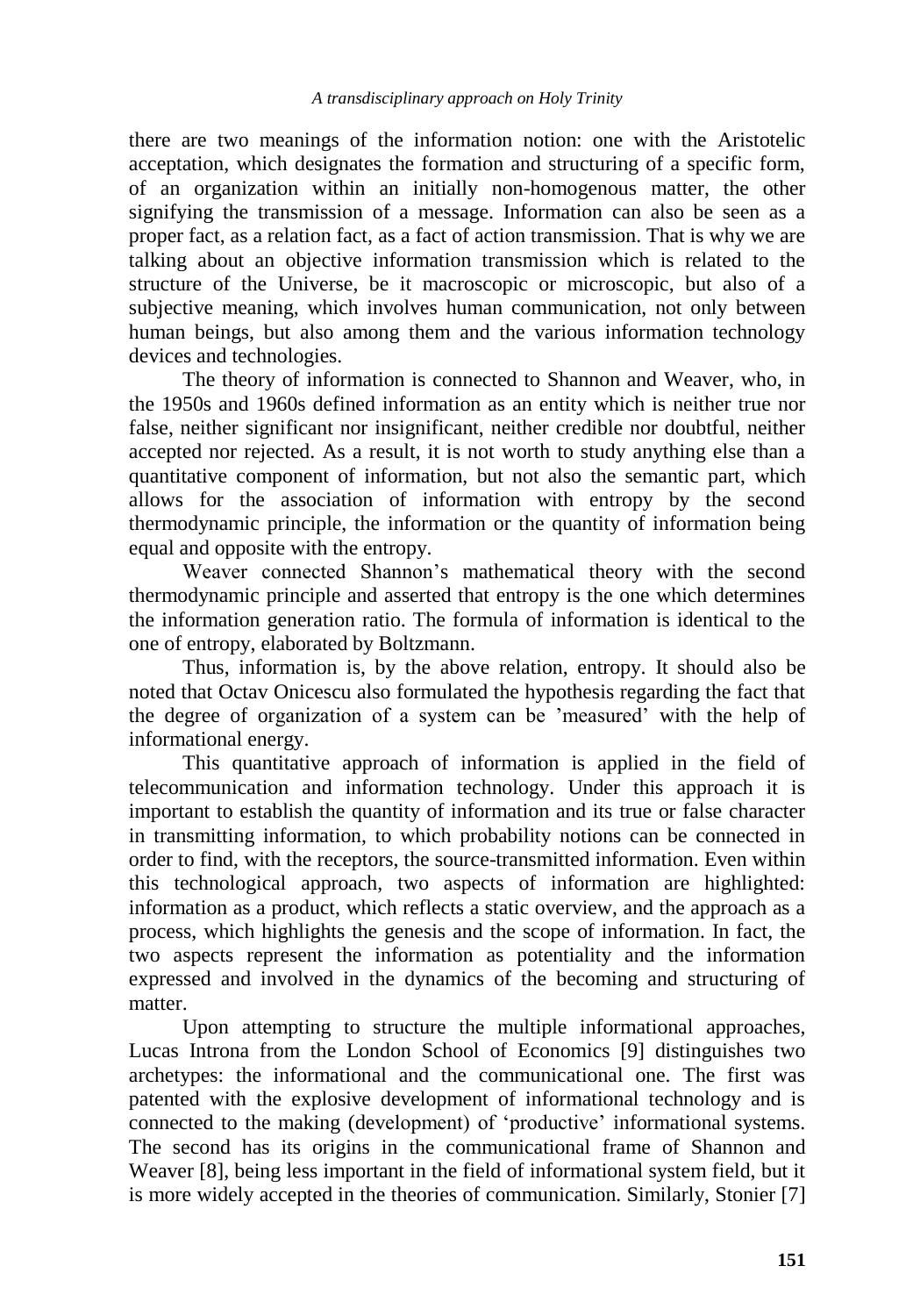has the opinion that the fundamental aspect of information is connected to the fact that this is not a mental construction, but a fundamental property of the Universe. Any general theory of information must start with the study of the physical properties of information, as it is manifested in the Universe. This action must be taken before attempting to understand the variants and the more complex forms of human information. The next step must involve the examination of the evolution of informational systems beyond the physical systems - first in the area of Biology, then in the human, cultural area.

The scientific approach of the theory of information starts from the classical opinion that Mathematics is the general language of nature. The structure of the Universe is written in the mathematical language, and its letters are geometrical forms, symbols and mathematical relations. This approach which makes connections to the Euclidean geometry has suffered a drastic correction imposed by the theory of fractals developed by Benoît Mandelbrot [10, 11], who imposed another geometry, the fractal geometry. Thus, Science does not do anything else than decipher the information contained in the structure of matter, by physical and mathematical modelling. According to this paradigm, the information is to be found in nature, outside, beyond the observer and independent from it. As a consequence, information must have existed before the emergence of conscience.

To put it different, the information is the fundamental component of reality, such as matter and energy, as the nature is filled with information. On a larger scale, knowledge is 'more fundamental' than its observer and interpreter. Thus, the reunited concepts of matter and information can explain the emergence, the forming, structure and dynamics of mind and knowledge. Information has an objective natural existence; people absorb it in their minds and the computer memory modifies and multiplies it through thought and brings it to the "middle" of society via the language.

At the opposite end of this materialistic-objective approach of information is the belief according to which information is something one person communicates to another, whereas the meaning of information can be understood only if we take into account the presence of alive beings endowed with reason, placed into a socio-cultural context and analyzed from a historical perspective.

A fundamental trait of information is connected to its subjectivity. Whatever can be information for a person can mean nothing to other people. Also, as Wurman [12] was saying, whatever is considered as information for a person can be data for another person. On the other hand, starting from the same set of data, different people, through different processing, can infer different information. If the data has a physical, tangible existence, the information exists only with the receptor, thus it is tangible.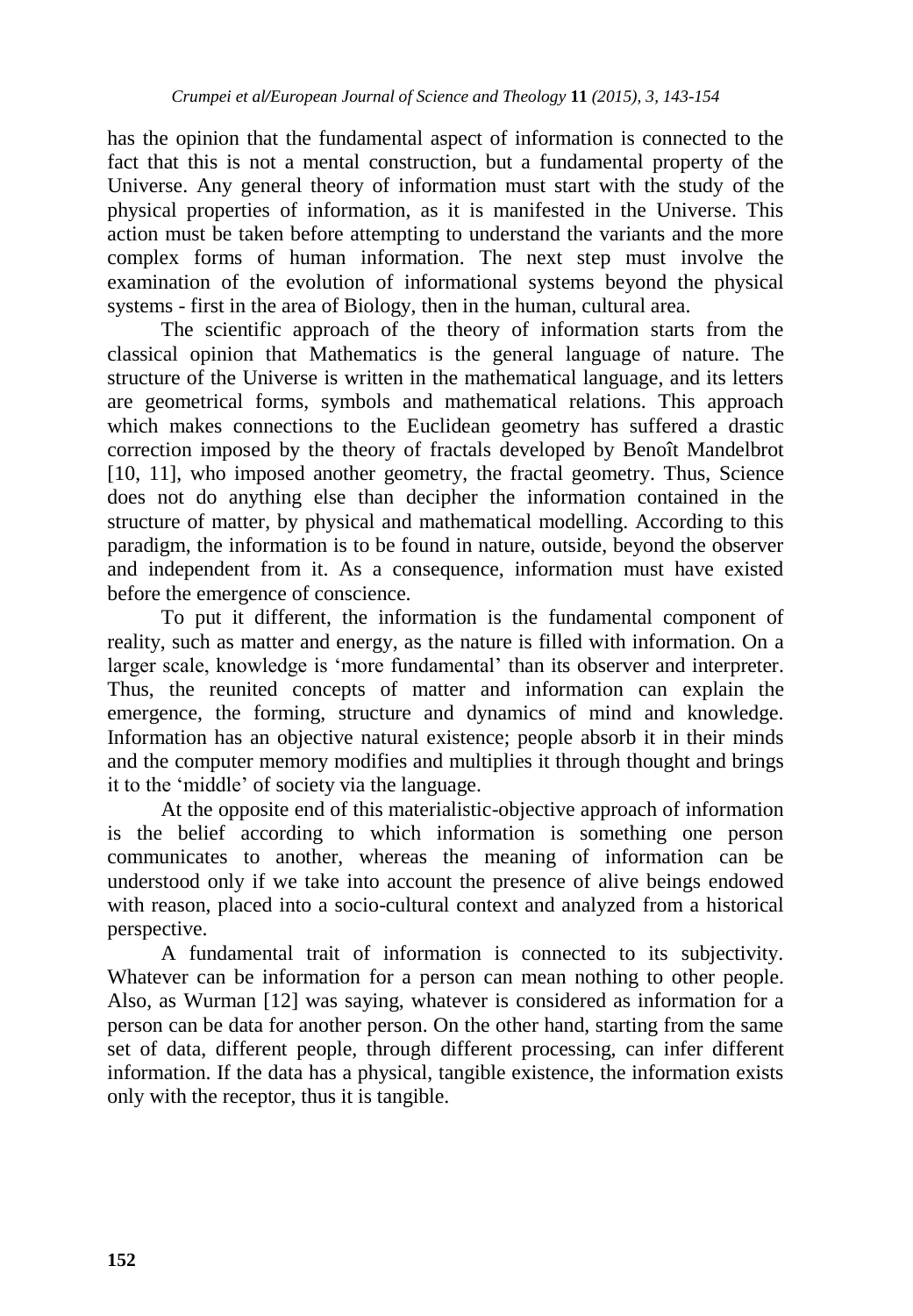#### **7. Information as an expression of topological transformations**

If during the  $20<sup>th</sup>$  century it was studied from the elementary particles' point of view, of the wave component from the spectral viewpoint and materially under the form of substance and energy, the information was not treated at its true value, according to the role it has in Quantum Mechanics. The information technology era, as well as the theory of complex systems, with the chaotic aspects in which information has a potential character, but which explains the dynamic evolution patterns of the system which is highlighted in the phase space, have imposed the comeback on the role of information at quantum level. An analysis of the particle behaviour in the wave-corpuscle duality can be regarded from the perspective of the fractal space-time, with the unpredictable and non-linear evolution, allowing that, on the basis of Shannon"s information theory we connect it to entropy and further to informational energy in the sense of Onicescu. There still remains an essential question: where can we search for and find the information in this quantum dynamics. It must be present both in the wave structure and in the particle properties. This connection cannot be made otherwise than in the phasic component of the wave, which is to be found in the spinning of the particle and which allows for the transfer of information from the spectral reality to the corpuscle one, as the Fourier transform demonstrates. The phase is given by the magnetic component of the electromagnetic field and represents the unpredictable, potential part, described by the complex function of Schrödinger's wave formula, as these characteristics can be explained both through the fractal theory and through the topological transformations supported by the phase from the electromagnetic wave, respectively by the spin from the particle description.

Complex numbers, with their real and imaginary part, proved to be the most suitable in describing the rotation movement around its own axis, but this model is a dynamical one, which supports transformations at the level of topological dimension through successive passage from the topological dimension 0 (of the point) to the 1 topological dimension (of the line), etc. Thus, a complex space is organized, possible infinite dimensional, which explains the difficulty of highlighting the informational component. The successive passage through the Euclidean, fractal and topological dimension determines a quantitative but also qualitative dynamics of energy. The moment this qualitative diversity is expressed is given by the moment of topological transformations at every level. This practically-unlimited diversity provides also quality along with quantity to energy in its dynamics. From the perspective of the complex systems theory, we can find, in the above-described phenomena, the main characteristics specific to complex systems: non-linear dynamics, fractal geometry, with a potential latent informational energy, along with a dynamics of a practicallyinfinite diversity, obtained through topological transformations within the complex space of the phase.